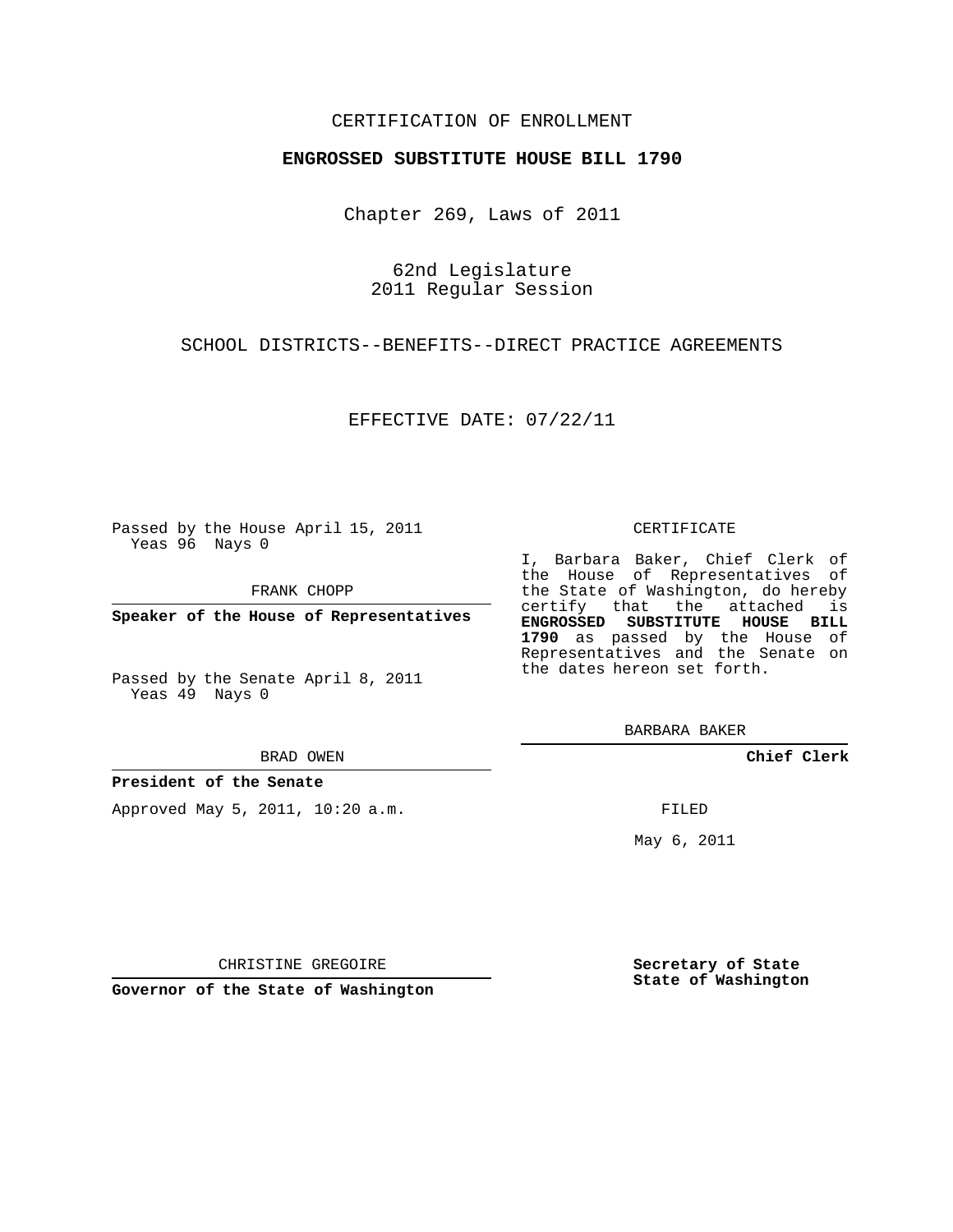# **ENGROSSED SUBSTITUTE HOUSE BILL 1790** \_\_\_\_\_\_\_\_\_\_\_\_\_\_\_\_\_\_\_\_\_\_\_\_\_\_\_\_\_\_\_\_\_\_\_\_\_\_\_\_\_\_\_\_\_

\_\_\_\_\_\_\_\_\_\_\_\_\_\_\_\_\_\_\_\_\_\_\_\_\_\_\_\_\_\_\_\_\_\_\_\_\_\_\_\_\_\_\_\_\_

AS AMENDED BY THE SENATE

Passed Legislature - 2011 Regular Session

**State of Washington 62nd Legislature 2011 Regular Session By** House Ways & Means (originally sponsored by Representatives Dammeier, Sullivan, Hinkle, Green, and Ormsby)

READ FIRST TIME 02/25/11.

 1 AN ACT Relating to school district contracts with direct practice 2 health providers; and amending RCW 28A.400.280 and 28A.400.350.

3 BE IT ENACTED BY THE LEGISLATURE OF THE STATE OF WASHINGTON:

 4 **Sec. 1.** RCW 28A.400.280 and 1990 1st ex.s. c 11 s 6 are each 5 amended to read as follows:

 (1) Except as provided in subsection (2) of this section, school districts may provide employer fringe benefit contributions after October 1, 1990, only for basic benefits. However, school districts may continue payments under contracts with employees or benefit providers in effect on April 13, 1990, until the contract expires.

 (2) School districts may provide employer contributions after October 1, 1990, for optional benefit plans, in addition to basic benefits, only for employees included in pooling arrangements under 14 this subsection. Optional ((benefit-plans)) benefits may include 15 direct agreements as defined in chapter 48.150 RCW, but may not include employee beneficiary accounts that can be liquidated by the employee on termination of employment. Optional benefit plans may be offered only 18 if: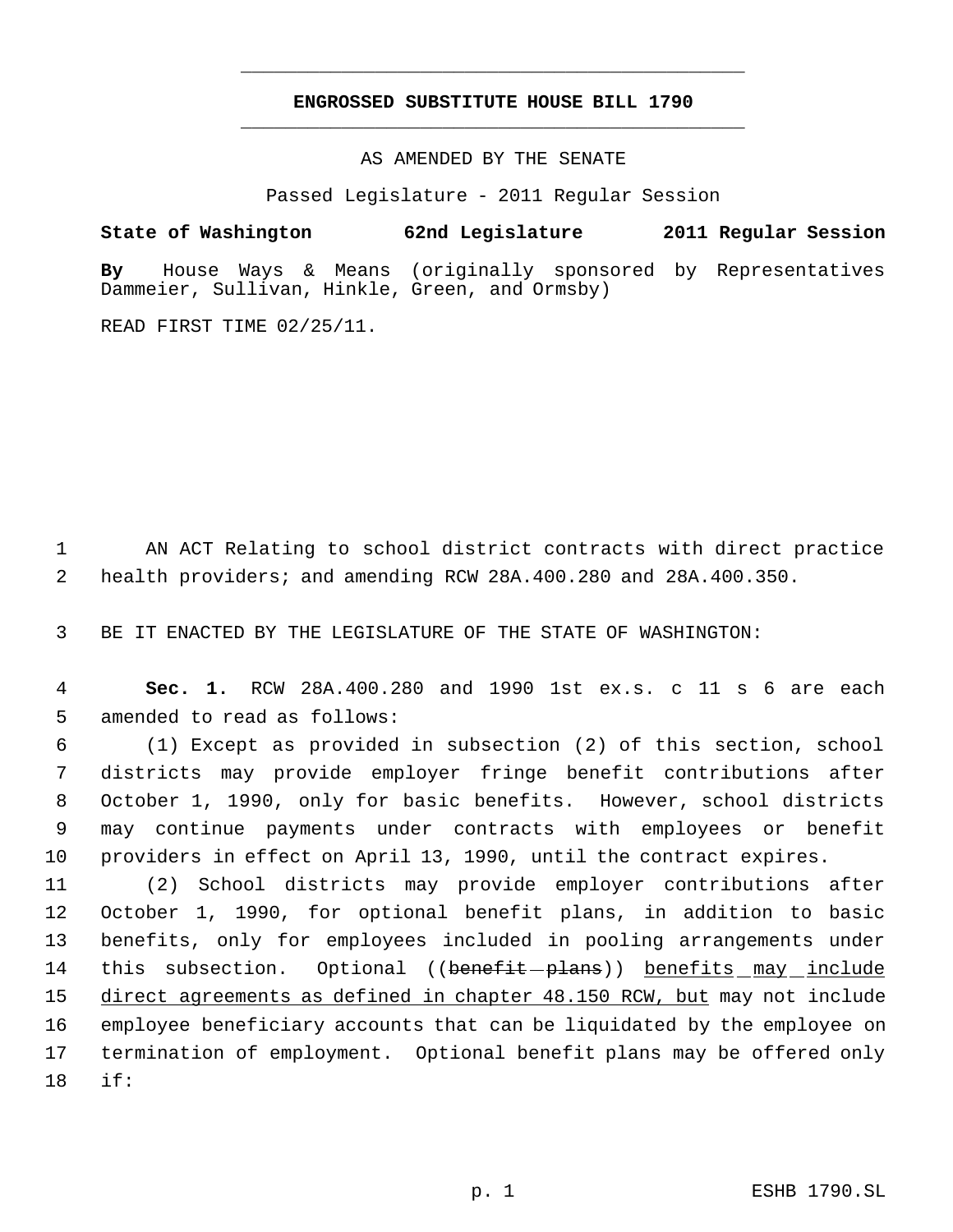(a) The school district pools benefit allocations among employees using a pooling arrangement that includes at least one employee bargaining unit and/or all nonbargaining group employees;

 (b) Each full-time employee included in the pooling arrangement is offered basic benefits, including coverage for dependents, without a payroll deduction for premium charges;

 (c) Each full-time employee included in the pooling arrangement, regardless of the number of dependents receiving basic coverage, receives the same additional employer contribution for other coverage 10 or optional benefits; and

 (d) For part-time employees included in the pooling arrangement, participation in optional benefit plans shall be governed by the same eligibility criteria and/or proration of employer contributions used for allocations for basic benefits.

 (3) Savings accruing to school districts due to limitations on benefit options under this section shall be pooled and made available by the districts to reduce out-of-pocket premium expenses for employees needing basic coverage for dependents. School districts are not intended to divert state benefit allocations for other purposes.

 **Sec. 2.** RCW 28A.400.350 and 2001 c 266 s 2 are each amended to read as follows:

 (1) The board of directors of any of the state's school districts or educational service districts may make available liability, life, health, health care, accident, disability, and salary protection or 25 insurance, direct agreements as defined in chapter 48.150 RCW, or any 26 one of, or a combination of the ((enumerated)) types of ((insurance)) 27 employee benefits enumerated in this subsection, or any other type of insurance or protection, for the members of the boards of directors, the students, and employees of the school district or educational service district, and their dependents. Such coverage may be provided by contracts with private carriers, with the state health care authority after July 1, 1990, pursuant to the approval of the authority administrator, or through self-insurance or self-funding pursuant to 34 chapter 48.62 RCW, or in any other manner authorized by law. Any direct agreement must comply with RCW 48.150.050.

 (2) Whenever funds are available for these purposes the board of directors of the school district or educational service district may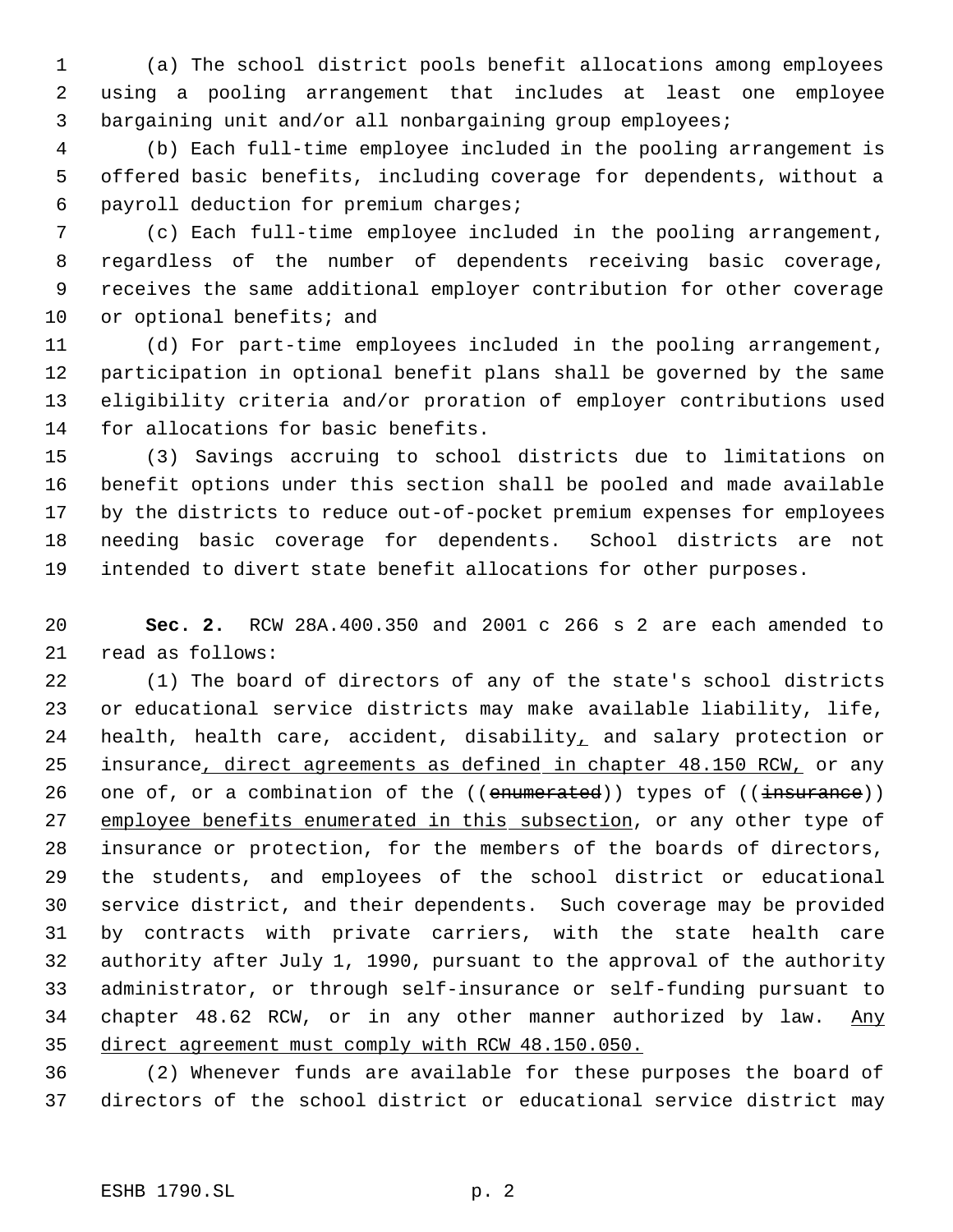contribute all or a part of the cost of such protection or insurance for the employees of their respective school districts or educational service districts and their dependents. The premiums on such liability insurance shall be borne by the school district or educational service district.

 After October 1, 1990, school districts may not contribute to any employee protection or insurance other than liability insurance unless the district's employee benefit plan conforms to RCW 28A.400.275 and 28A.400.280.

 (3) For school board members, educational service district board members, and students, the premiums due on such protection or insurance shall be borne by the assenting school board member, educational service district board member, or student. The school district or educational service district may contribute all or part of the costs, including the premiums, of life, health, health care, accident or disability insurance which shall be offered to all students participating in interschool activities on the behalf of or as representative of their school, school district, or educational service district. The school district board of directors and the educational service district board may require any student participating in extracurricular interschool activities to, as a condition of participation, document evidence of insurance or purchase insurance that will provide adequate coverage, as determined by the school district board of directors or the educational service district board, for medical expenses incurred as a result of injury sustained while participating in the extracurricular activity. In establishing such a requirement, the district shall adopt regulations for waiving or reducing the premiums of such coverage as may be offered through the school district or educational service district to students participating in extracurricular activities, for those students whose families, by reason of their low income, would have difficulty paying the entire amount of such insurance premiums. The district board shall adopt regulations for waiving or reducing the insurance coverage requirements for low-income students in order to assure such students are not prohibited from participating in extracurricular interschool activities.

 (4) All contracts for insurance or protection written to take advantage of the provisions of this section shall provide that the